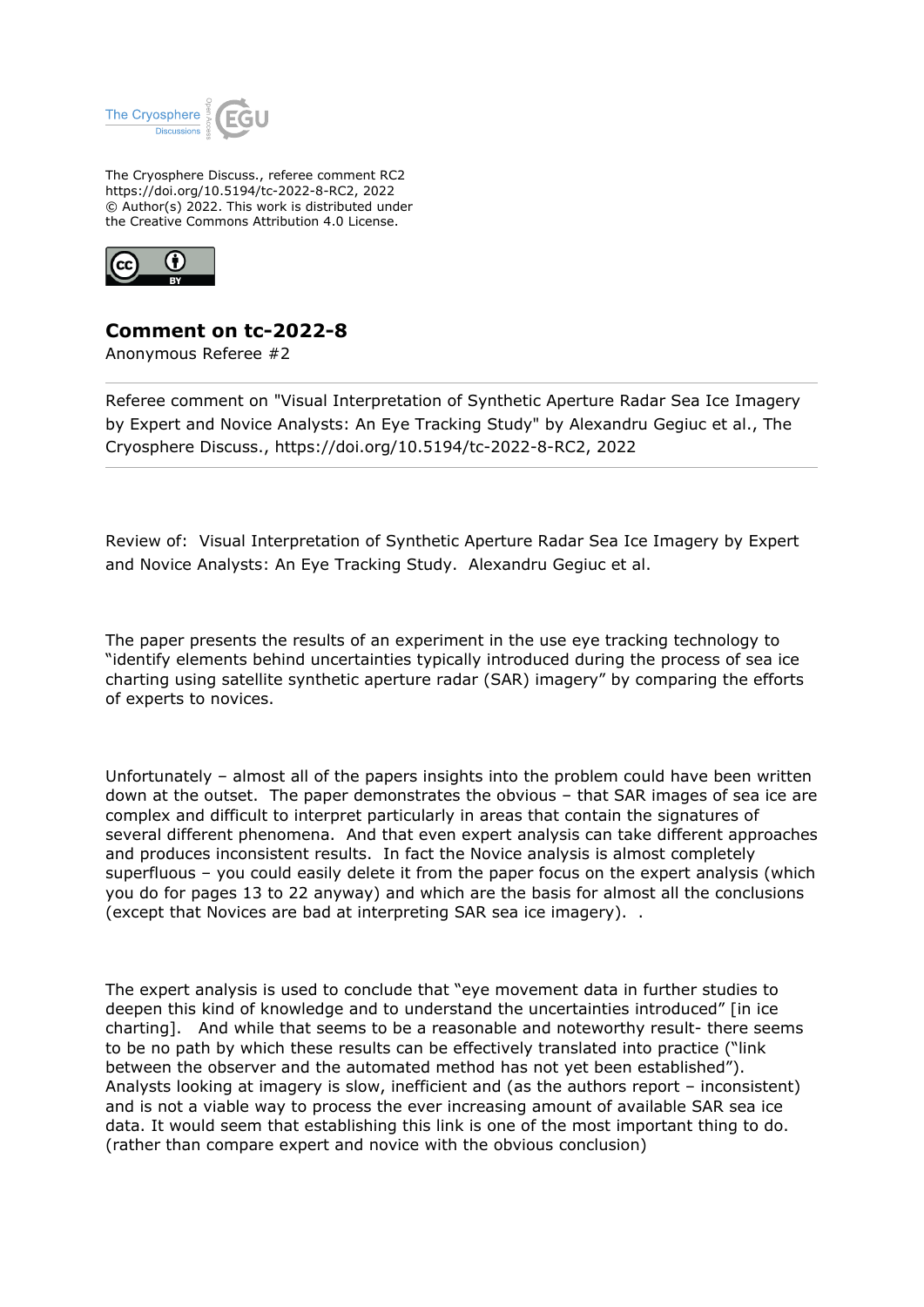It was frustrating that after reading through 26 pages – with lots of detail on pages 11 to 24 only for the authors decide to tell me on page 26 that the "main findings are **qualitative** in nature" (so why all the detail) and "more SAR data and more ice analysts are needed for a comprehensive study". Really - it would have been nice to know all that up front (I would have skipped the details).

The paper in fact immediately raised a red flag when I discovered it relied on imagery from 2010 to 2012 – i.e. imagery 10 to 12 years old as its primary focus. The study area in the Baltic Sea has approximately 2000 passes from the Sentinel-1 spacecraft between 2014 and 2022. It is particularly odd to focus on old imagery given the references on page 3 to… "*The basis for the Baltic Sea ice charting at FIS is daily SAR mosaic…. The mosaic is updated once per day, typically in the morning, to include most recent* **available SAR**" So why was RS2 and not S1 used for the study?

Please go back and decide what paper you want to write Novice v Expert SAR Ice Analysis (nothing to see here / expected results) or What Can the Eye Tracking of Experts Tell Us about How to Improve Sea Ice Charting (potentially really useful) – in particular please tie it to a potential way to quantify error in charting or improve ice classification. But certainly don't spend pages on details and then tell me at the end they don't matter. (and that you need a bigger study to get any useful answers)

Specific Issues:

Abstract: "*We also show that the experts are able to correctly map large sea ice covered areas only by looking at the SAR images*" I am not quite sure how they reached this conclusion give that the Balitc Sea is a rather small mostly enclosed marginal sea.

Section 2.1 "*We used five RADARSAT-2 (RS-2) ScanSAR Wide images covering different regions of Baltic sea across three different winter seasons*". Why was it important to use 3 seasons – all imagery from February. The sea ice conditions might or might not be similar.. (or was that the point?)

"*In FIS, the original SAR images are typically reduced in size for easier manipulation and saving disk space. This reduces the amount of detail available for analysis. The 100 m resolution of the SAR imagery used by the FIS analysts is lower than the original resolution. Here we used the same down-scaled resolution for the RS-2 SAR images*" This is one of those paragraphs that make me wonder if this paper has been sitting on a shelf for a decade and someone just dusted it off. Are the authors really having disk space limitation issues? A ScanSAr tiff is about 300 MB. They never specify the original resolution (its 50 m for ScanSAR – meaning at most you saved at most factor of 4 by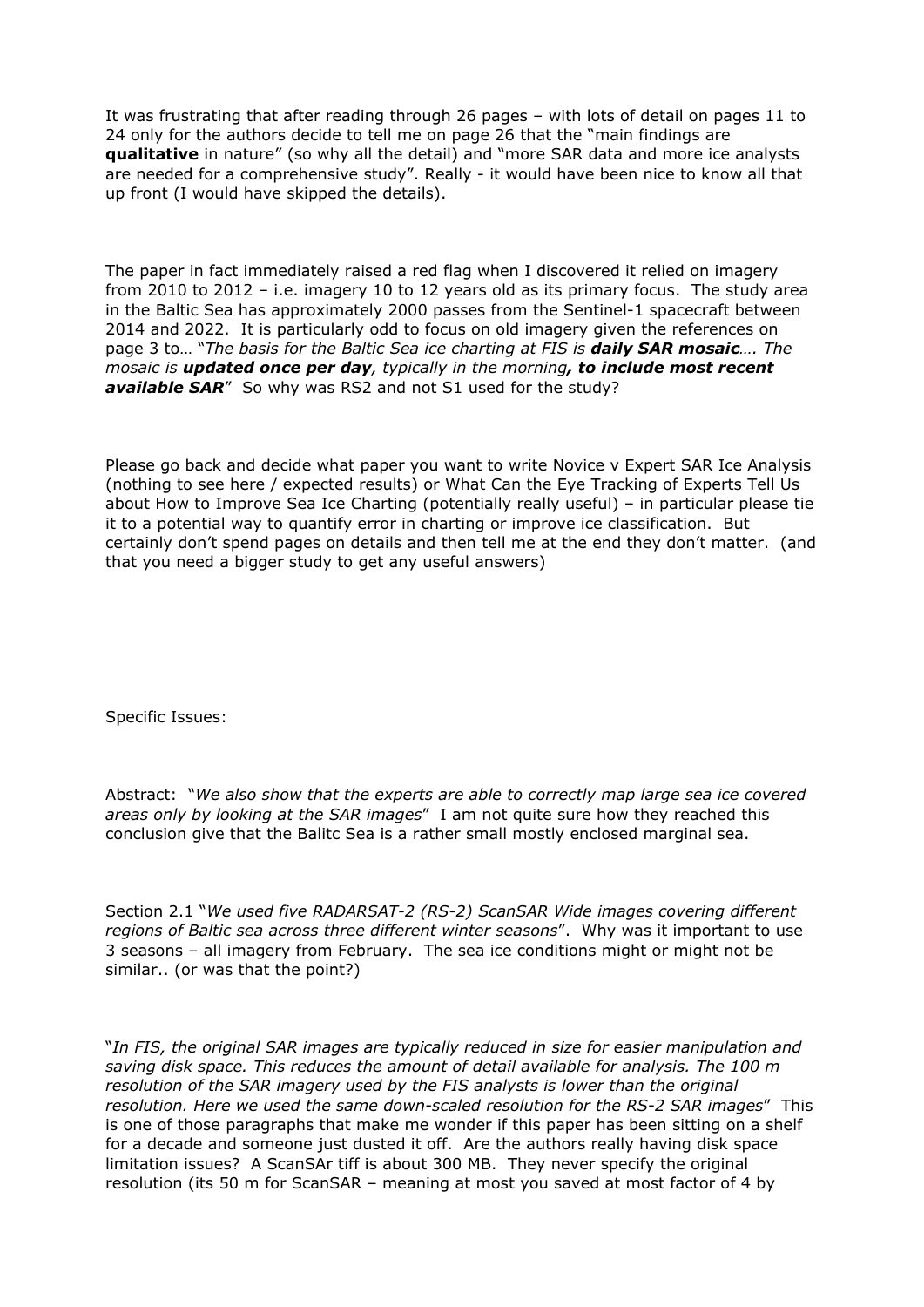moving to 100 m). What other preparation of the imagery were undertaken? Are they calibrated to produce Normalized Radar Cross Section so that the SAR signatures across years can be properly inter-compared or was it just the digital number?

Section 2.2 "*Two novices (N1 and N2) with little or no familiarity with classification of SAR sea ice imagery participated to the study*" and Section 3.1 "*We instructed the participants to look at the selected images and interpret the content verbally….When looking at the SAR images, the participants had the task to describe their content freely by identifying sea ice types and features and classify them as they would in a typical ice charting routine*"

So this would appear to be contradictory – The authors expected the Novices to verbally describe sea ice types and features – when they had "*little or no familiarity with classification of SAR sea ice"* 

Section 3.1: "*while the SAR images were opened and viewed with an image viewing program (Irfan View) which allowed users to freely change the scale or pan the viewed images*." Why this program – were the participants familiar with it? Was the SAR imagery presented in isolation? I.E was there a map reference for location? Reference scale for NRCS gray scale values or a map scale to indicate the size of the image and features?

Figure 3: Why are the land areas presented as both white and black. Is this display representative of how the images were displayed to the participants – without scales or map references?

Section 3.3 "*We divided the gaze data into segments that correspond to the scanning phase and the analysis phase*" Is this a standard practice when performing eye tracking work?

Section 3.3 "*We computed the average dwell time, fixation duration mean, standard deviation, and fixation density (number of fixations per ice area)*." Is this standard reporting metrics when performing eye tracking work? If so what kinds of information do these metrics convey?